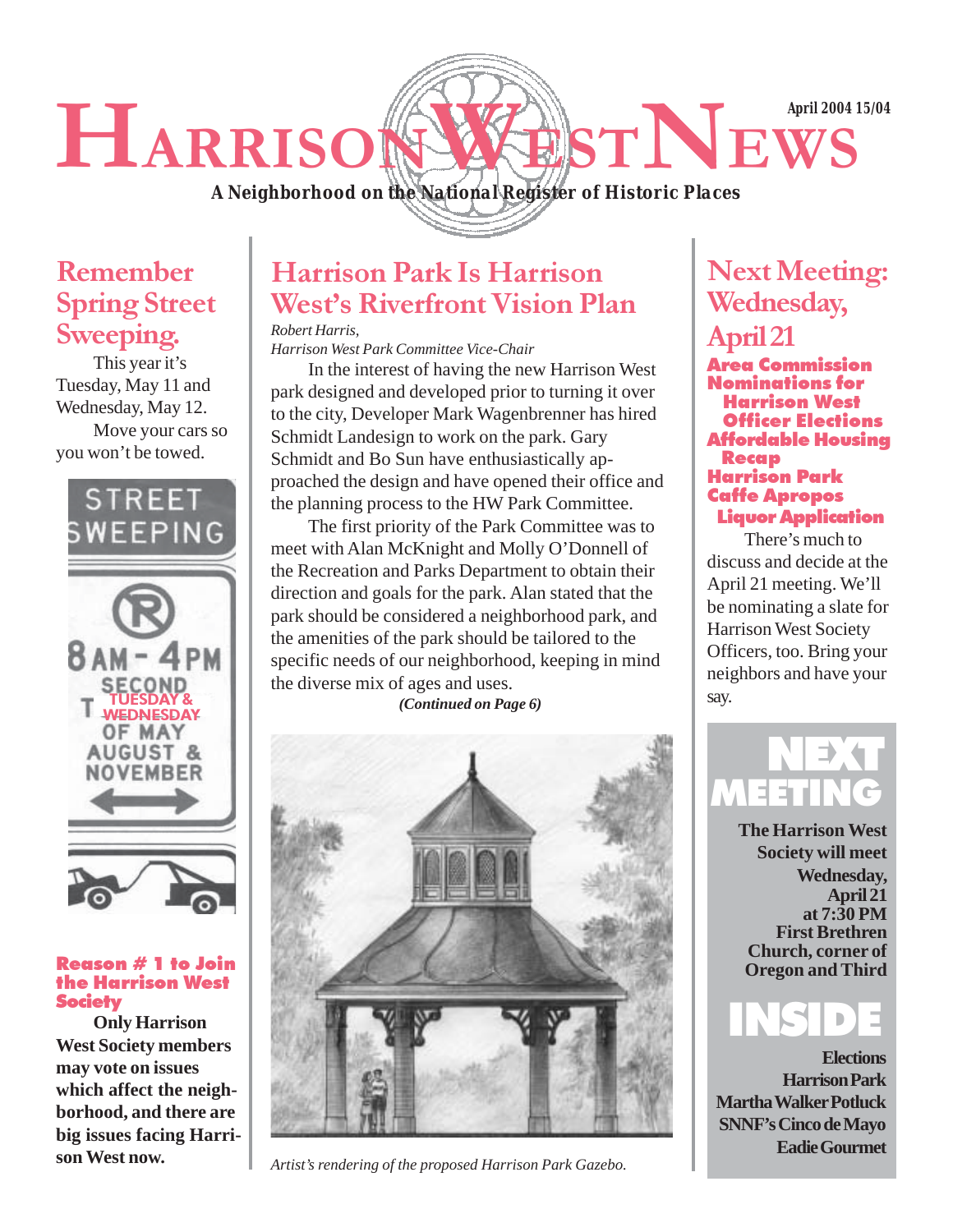

# HARRISON WEST SOCIETY MINUTES March 17, 2004

*Submitted by Veda Gilp, Secretary*

The meeting was called to order at 7:30 PM with a quorum of voting members present (30); Vice President Mary Funk presiding. Routine Business

*Minutes* Bob Mangia motioned to approve the minutes of the last meeting; Passed. *Treasurer's Report* Treasurer Tom Maxwell reported a balance of \$3,876.49, with current bills paid. Guest Speaker

Isabelle Toth from the Ohio Capital Corporation for Housing (OCCH) explained why the Senior Citizens were moved out of Harrison West too early. She reported that the OCCH plans to spend about \$30,000 per unit to rehab the low income housing the OCCH owns in Columbus. She reported that 21 special duty officers will patrol the properties, and that residents will be required to sign and adhere to strict leases. OCCH is owned by Community Properties of Ohio (CPO III). Phone number to reach her is 224-8446. HWS members aired their concerns about the residents and the properties in Harrison West.

#### Old Business and Committee Reports:

*Boundaries* Pastor Richard Morris motioned to change the western boundary of Harrison West and amend Article I B of the Harrison West Constitution to read: The boundaries of Harrison West are: The north shall be West Fifth Avenue, the south shall be I-670 and Goodale Boulevard, the east shall be Harrison Avenue extended to the south boundary, and the west shall be the railroad

track west of the Olentangy River; Passed

*Area Commission* Debra Heimann, Chair of the Task Force, reported that her committee is making progress and that a meeting with the City will take place in the coming week.

*Crime Report* Officer Steve Smith reported that crime is down. Several members reported the Harrison West thug who is prowling the neighborhood, terrorizing single women alone in their homes late at night. This person is known to the police. *HUMKO Update* Rob Harris reported the Wagenbrenner is seeking a zoning variance for three houses to be built at First and Perry before the rest of the Humko property is downzoned. The variances would be for R2 and R2F. Barb Kobee motioned to support the requested variances and downzoning; Passed.

*Planning and Development* The next P&D meeting will be April 5 at 7 PM at Cafe Corner.

#### New Business & Announcements:

J. Blasko reported that the Victorian Village Tour of Homes is looking for homes to host parties at \$100 a head the 3rd weekend of September. No takers. HWS Elections Bob Mangia agreed to serve as the Nominating Chair.

*HWS Meeting Date* The next meeting will be April 21, 7:30 PM at the First Brethren Church. Matt Tangemann motioned to adjourn at 9:15; Passed.

**HARRISON WEST NEWS** is the monthly publication of the Harrison West Society, Inc.

www.harrisonwest.org P.O. Box 163442, Columbus, OH 43216

**Officers PRESIDENT** David Butler 421-7157 dbutler4@columbus.rr.com

**VICE PRESIDENT** Mary Funk 291-9545 MFunk50@aol.com

**SECRETARY** Veda Gilp 299-6877 Editor@vedagilp.com

**TREASURER**

#### Tom Maxwell 297-7663 **Editorial and Advertising Information:**

Editor Veda Gilp 299-6877,444-4532(w), fax 444-1710, Editor@vedagilp.com Editorial and Advertising Deadlines: Third Friday of the month preceding publication month.

All ads are made in PC Pagemaker 7. Send your ad on disk or email. Please send originals of all photos and logos. These originals will not be returned. Ads are  $2-3/8$  inches wide.<br>Ad rates  $3$ 

**Ad rates** 3 X@12 X@ 3 col inches(2 3/8 w X 3 h) \$ 30 \$ 25 6 col inches(5 wX 3 h) \$ 60 \$ 55 1/2 page (7.5wX5.5h) \$160 \$155 full page(7.5 wX 9.75h) \$300 \$290 inserts \$150 each time if preprinted **Send to:** Veda Gilp, Editor, 996 Pennsylvania Ave., Columbus, OH 43201 **Terms** Payment for ALL ads is due by the 15th of the month the ad runs. Ads not paid within 30 days will be dropped until payment is made. Make checks payable to Harrison West Society and send to Harrison West Society, P.O. Box 163442, Columbus, OH 43216. Ads which are created by the Harrison West News are the property of the Harrison West News and cannot be used in other publications.

*The Harrison West News* reserves the right to decline any advertising which does not meet editorial and advertising guidelines. The Harrison West News is produced by an all-volunteer staff, and while accuracy is paramount, the reader is advised the Harrison West News or the Harrison West Society, Inc., is not responsible for errors.

**Copyright 2004 by Harrison West Society, Inc. All rights reserved. Harrison West Society meets3nd Wednesday of each month, 7:30 PM.**

#### Reason #87 to join the Harrison West Society

We remind you when the street sweepers and tow trucks are coming.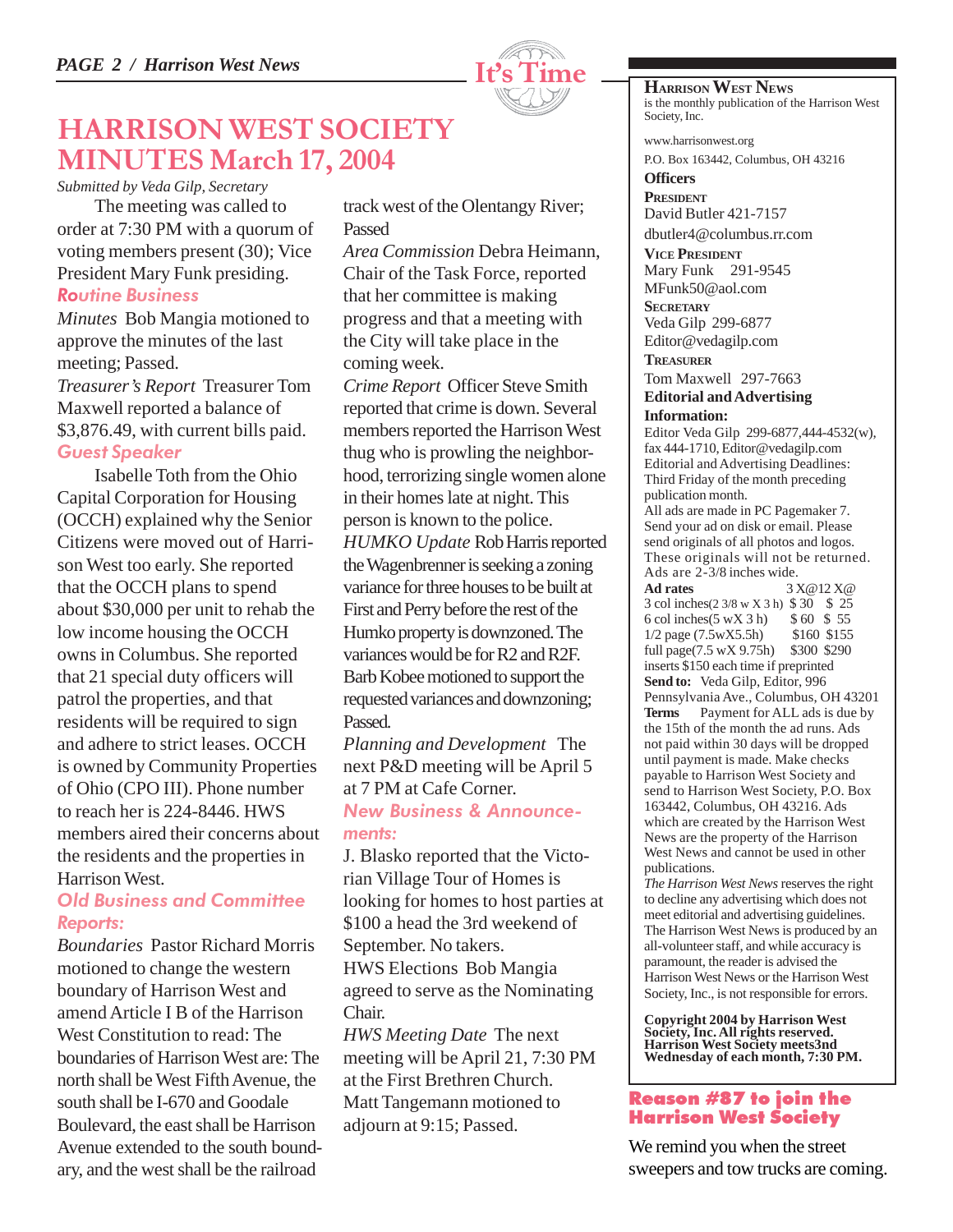

### Low Income Housing Support - call 253-0984

Isabelle Toth of the Ohio Capital Corporation for Housing, which now owns the affordable housing in the neighborhood, explained at the last Harrison West meeting that if residents were living up to the leases, they could not be evicted. Her point was that just because low-income housing residents don't share the values of the middle class homeowners in Harrison West, is no reason to evict them. She also gave us a phone number that answers 24/7 to report disturbances, including the address, names if known, time, and what happened; call 253-0984 to report.

#### Reason #99 to join the Harrison West Society

You get to meet and work with other neighbors like you who are interested in making Harrison West a great place to live.



EMail Publishers Line Please complete this form and mail it, along with your appropriate contribution to **Harrison West Society, P.O. Box 163442, Columbus, OH 43216**. Membership dues are paid each calendar year.

 $NAME$   $\qquad \qquad$ 

PHONE EMail

ADDRESS\_\_\_\_\_\_\_\_\_\_\_\_\_\_\_\_\_\_\_\_\_\_\_\_\_\_\_\_\_\_\_\_\_\_\_\_\_\_\_\_\_\_\_\_\_\_\_\_\_

 $RENEWAL \Box$  NEW MEMBERSHIP  $\Box$ Individual **\$10** Senior (60 and over) **\$5**  Sustaining **\$25** □ Patron (Business) \$30 □Non-Harrison West Resident (non voting) \$10 **Referred by: \_\_\_\_\_\_\_\_\_\_\_\_\_\_\_\_\_\_\_\_\_\_\_\_\_\_\_\_\_\_\_\_\_\_\_\_\_\_\_\_\_\_\_\_\_\_\_\_\_**

# David J. Butler

Civil Litigation • Real Estate • Wills, Trusts, Estate Planning and Probate • Tax • Governmental Relations<br>• Business and Corporate Law<br>• Family Law • Small and Family-Owned Business<br>• Labor and Employment

**CHESTER** 

WILLCOX & SAXBE LLP

65 E. State Street, Ste 1000,

Columbus, 43215 614-221-4000

dbutler@cwslaw.com

# Unprecedented Real Estate Experience

Selling in Victorian Village, Harrison West, & Italian Village. Consistently #1 in both Units and Sales in the Short North/Italian Village Area!



Call the Short North Real Estate Expert Joe Armeni, Broker/Owner RE/MAX City Center, REALTORS 453 W. Third Avenue Columbus, Ohio 43201 (614) 291-7555

Email:Armenisells@compuserve.com



St. Francis of Assisi Roman Catholic Church 386 Buttles Ave. 299-5781

WEEKEND MASSES Sunday: 9 AM and 11 AM

MASSES DURING THE WEEK Monday through Friday: 6 PM

SACRAMENT OF RECONCILIATION Friday at 5:30 PM http://FrancisAssisi.Tripod.com

#### **First Brethren Church** GENESIS 1:1

In the beginning God created the heaven and the earth.

473 W. Third Avenue 299-3663 RICHARD MORRIS, PASTOR

John/Betty Jordan, Assistants



Sunday 9:20 AM Sunday School 10:20 Refreshment Gathering 10:40 Morning Worship 6:00 PM Evening Worship

Monday 6:30 PM Bible Study Wednesday 6:30 PM Boys Brigade (7-18) 6:30 PM Gym (3rd. Wed.) 7:30 PM Harrison West Meeting Thursday 6:00 PM Little Women (5-18)

Friday 7:00 PM Open Prayer

**Our church is open to all. Please come.**

Joe Armeni GRI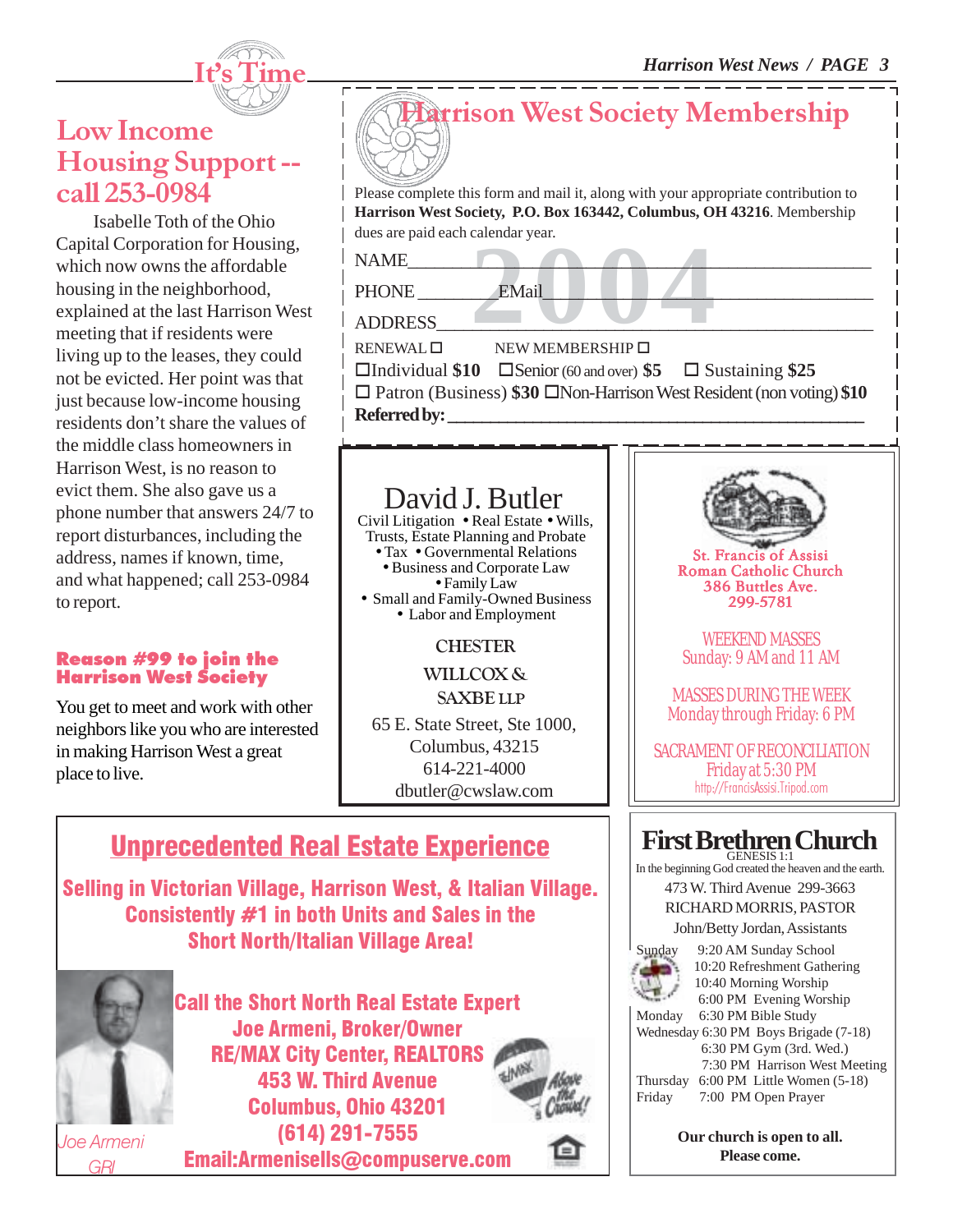### Martha Walker Garden Club Hosts Perennial Potluck April 18

If you have a green thumb, or if you want to expand your garden, join the avid

gardeners of the Martha Walker Garden Club for their annual Perennial Potluck at the Residence House in Goodale Park from PM to P.M.



For any gardener, the annual Perennial Potluck is a treat for two reasons: you get to trade plant starts, and the Martha Walker Garden Club members will try to answer your gardening questions and give you any gardening advice you indicate you need.

To take advantage of this wealth of plant life and good info, all you need to do is bring

· A potluck dish and beverage of your choice.

· A perennial(s) of your choice. For every plant you bring, you take home one from another neighborhood gardener.

Plates, utensils and punch will be provided. If you have questions, please contact Suzanne Escovitz at 432-1126.



### Call for Candidates for Harrison West Society Elections

May 19 is when the Harrison West Society elects officers to see it through the upcoming year. Please contact the Chair of the Nominating Committee, Bob Mangia, at 291- 3727, if you are a Society member interested in serving or if you know of a Society member who may be willing to serve. Nominations may also be taken from the floor at the April and May meetings.

If you want to vote, you must be a member. There's so much going on in the neighborhood, from starting a Commission to planning our new park, that membership in the Society is important.

The Harrison West Society is making plans and decisions that will affect how the neighborhood looks in coming years and what happens to property values.

The Society welcomes everyone's ideas and comments to make the neighborhood better and stronger.



## Inner Connections Holistic Bodywork Center Plans May 8 Open House

Inner Connections, 1196 Neil Avenue, is inviting area businesses and residents to a May 8 Open House from Noon to 3 PM. Call owner Suzi Wilkoff at 614-560- 9069 with questions.

Inner Connections offers exceptional bodywork and energy work sessions. Suzi Wilkoff, Pam Wentz, Diana Breen, Tammy Harter, and Suzanne Vickers draw from their training, life experiences, and professional expertise to give their clients the greatest benefits. They offer:

- Craniosacral Therapy
- Unwinding
- Massage Therapy
- Polarity Therapy
- Intuitive Bodywork
- Reiki
- Reflexology

They work as a team to provide an individualized treatment plan and also offer a variety of workshops and classes to support your healing journey. Schedule an appointment and see their beautiful location at 1196 Neil Avenue.

# PREVERBAL is Up at Studio 16

Harrison West's very own art gallery has opened an exciting new show by artist Linda Howard. It's called PREVERBAL, and it runs from April 6 to the 27th. Please stop by the gallery at the corner of Third and Michigan to see it.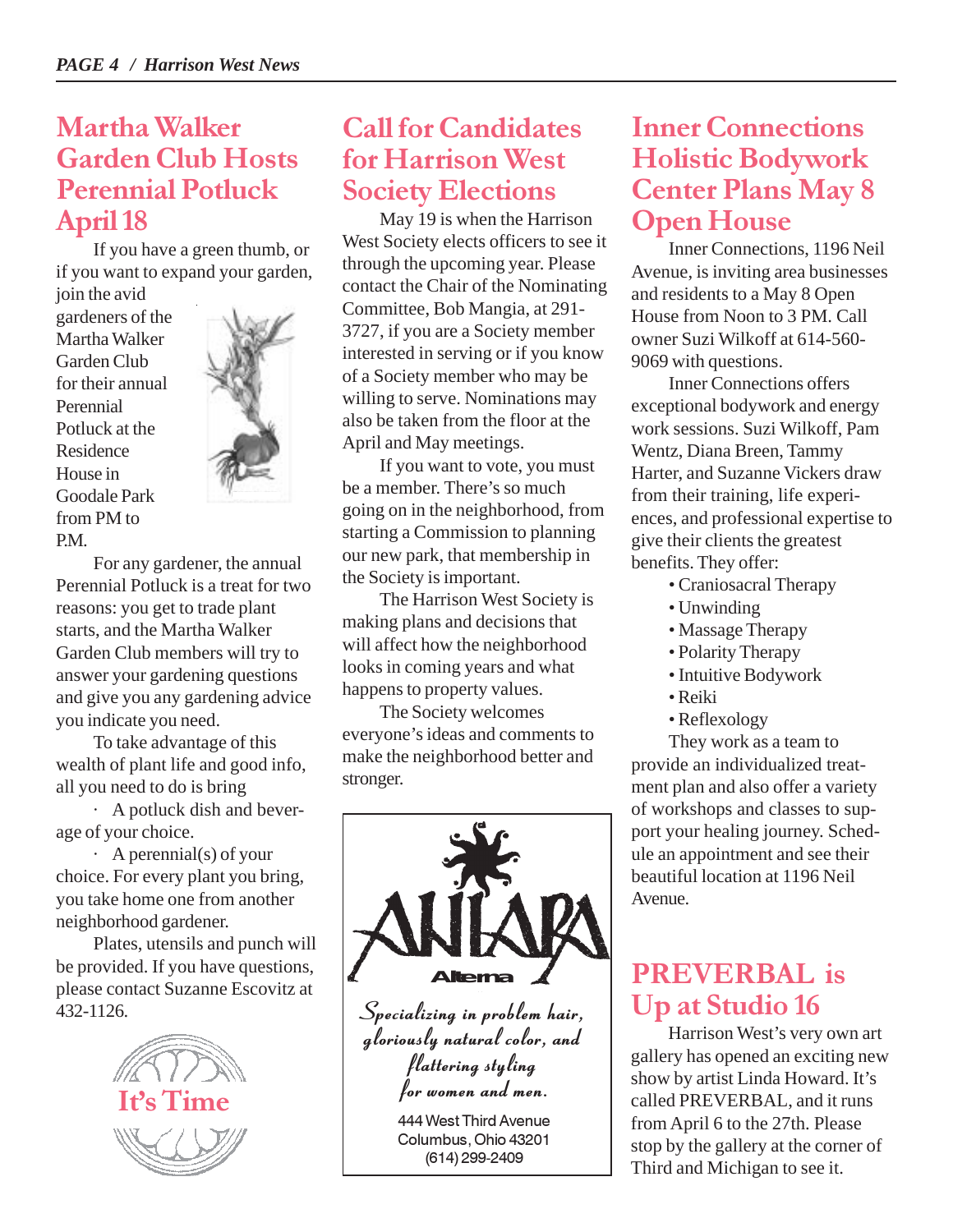### Bike Path Spruce up June 5

The City of Columbus, Harrison West, Battelle, and Friends of the Lower Olentangy Watershed (FLOW), are sponsoring an Olentangy River Bike Path spruce-up and cleanup (Litter Pickup, Weeding, Mulching, and Planting) on June 5, from 9 am to noon, **rain or shine**. We will have a small cookout for the volunteers at noon.

We are currently planning on meeting at the Battelle Warehouse parking lot by the Fifth Avenue Bridge (southeast corner of Fifth Avenue and the Olentangy River) at 9 am for sign-in and work assignments. Come a little early and join us for a light breakfast.

**Please bring your own weeding, mulching and planting tools, and gloves**. We will have a few extra planting tools and gloves for those volunteers that cannot bring their own. We will be doing a variety of tasks including picking up litter along the bike path from

King Avenue to Third Avenue, weeding and mulching the Fifth Avenue Bridge bike path islands, and maybe planting summer flowers.

Children are welcome, but must be accompanied by a parent or other responsible adult. We will be working near the Olentangy River, so parents (or other responsible adults) must directly supervise their children at all times while participating in this event.

This event should be a fun and worthwhile event for the entire family.

For more information, call Adam Wagenbach (424-7927).





Myths & Misconceptions: An Area Commission does not tell you what color to paint your door. But it DOES give the neighborhood a voice with developers. An Area Commission will: for an Area Commission

o Protect our neighborhood

- o Require developers to notify us about projects
- o Level the playing field
- o Give the neighborhood control over development and our destiny



#### SNNF to Host Short North Cinco de Mayo Party May 5 Community Leadership Award To Be Presented

The Short North Neighborhood Foundation (SNNF), a nonprofit organization focused on supporting art, diversity and vitality in the Short North and its neighborhoods, will be presenting the annual SNNF Community Leadership Award at the Short North Cinco de Mayo Party to be held May 5th at the Blues Station, 147 W. Vine Street, 5:30 PM.

The event includes appetizers, live music by Spike Driver, and a cash bar. Proceeds of the \$20 cover donation will go to the Short North Neighborhood Foundation. Tickets available at the door.

The SNNF Community Leadership Award is made possible through the generosity of Johnstone Downey Klein, Inc. Last year's Community Leadership Award winner was Columbus City Council member Richard Sensenbrenner.

The Short North Neighborhood Foundation (SNNF) is a nonprofit organization committed to enhancing the lives of all who live, work and play in the Short North. The SNNF provides time, talent and money to help achieve specific Short North goals while leveraging local resources and fostering communications in and among other area civic organizations. For further information email shortnorthneighborhoodfoundation @yahoo.com or call 614-888-3297, or 614-421-2020.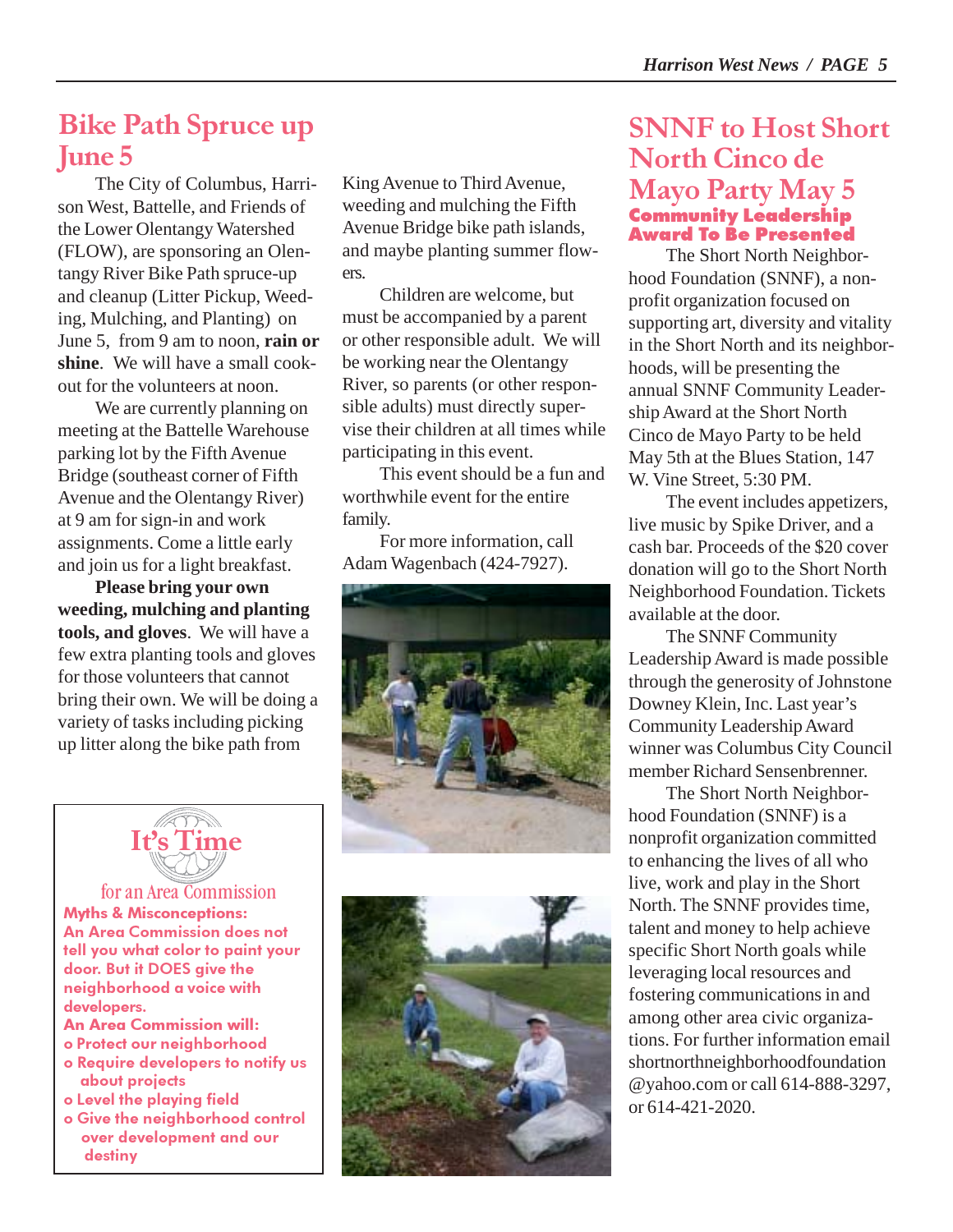#### Harrison Park Is Harrison West's Riverfront Vision Plan

#### *(Continued from Page 1)*

 Among the many recommendations for the design of the park, the Gazebo has predominated as a focal point. The amphitheater will radiate from the gazebo and be located at the terminus of West First Avenue and the river. The floor of the gazebo incorporates the 13 petals of the Harrison West logo. The graceful nature of the petals is also interpreted in the standing seam copper roof, which

has an illuminated monitor that caps the circular dome.

A honey-locust grove will symbolically replace the old tank farm. The bike path, although not immediately connected, will be incorporated into the park plan and will wrap around the gazebo.

The Committee has recommended that the park be named Harrison Park and the facing street be named Harrison Park Place. Harrison Park Commons and Park Place Lofts will be built flanking the new park and street, while the homes will be built on the surrounding block.

The Harrison West Park Committee was formed back in early December to steer the direction of our exciting new riverfront park.

Committee Chair Mary Funk has worked with the twelve-member committee from inception. Mary has brought to the table her leadership skills and past experience with the development of the Harrison West Park.

The Park Committee will spend the upcoming months working out the details of the Gazebo, doing a formal presentation to the Society, and further developing the plant selection.

Your key to buying or selling your home.



Buying or selling a new home, old home, Condo, or new build? Call on the Dooley Team. We open doors.

614-297-8600 . 252 W. Fifth Ave Columbus, Ohio • www.dooleyco.com









的







**Bruce Dooley, CRS** 

Kathleen Burd, ABR

**Robert Eppich** 

**Don Zender** 

Dan Fiske

**Sharow Young**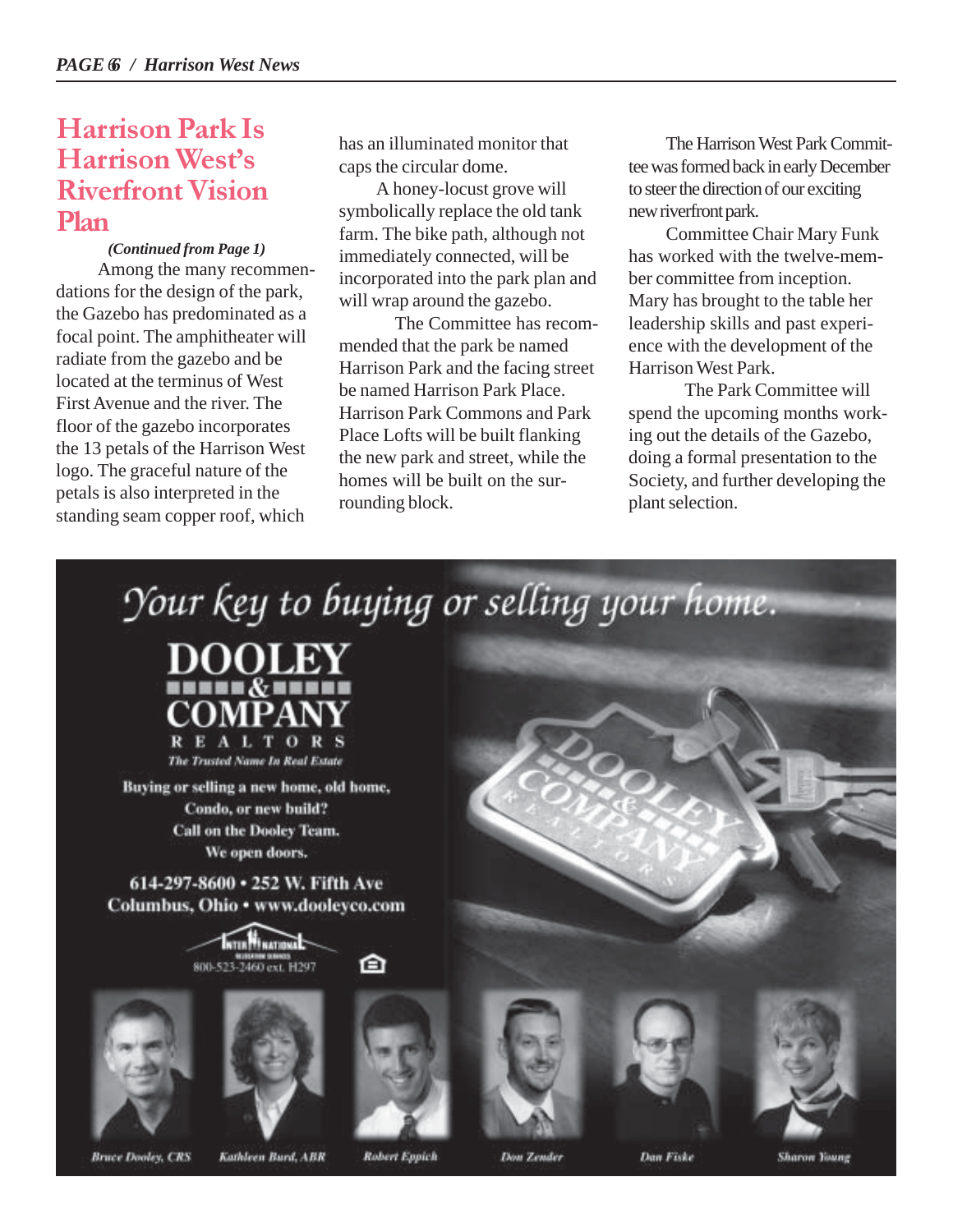

AutoCare

Eadie Gourmet Eats Out at Ohio Deli

*(Continued from Page 8)* The board inside the door offers up about 6 specials every meal, the waitress told me. I had my choice of a Waffle with fruit topping and sausage for \$5, or pork chops and pancakes for \$6, or the meatlover's omelette with ham, bacon and sausage with melted cheddar, homefries, and toast for under \$5.

I ordered corned beef hash (a secret vice I only allow myself when eating out) and eggs over easy with rye toast. Excellent quality corned beef hash, grilled until it was crispy around the edges. The eggs were perfectly cooked, and the toast was dripping with real butter. The jam was Smuckers. My coffee, though not Stauf's, was excellent (according to the menu - Hawaiian Royal Kona). The waitress was friendly and efficient, and I knew that if the mound of food on my plate wasn't sufficient, I always could order a grilled New York Strip.

FITNESS RESOURCES ◆ Personal Training Indoor Spinning Classes Semi-Private Yoga/Pilates

High Performance Tanning Beds

**291-FITT 378 West First Avenue**

The Deli is famous for Chicken Salad, which is made there several times a day. Big chunks of white meat and celery, held together with just enough mayo, served on rye.

Other offerings include spinners (pita sandwiches) and subs.

Deli sandwiches sound great. The Detroiter, which is hot Genoa salami, smoked turkey, and Swiss on rye or the hot pastrami was edged out of my consideration only by the Manhattan -- corned beef and Swiss.

For dinner they promise cornfried lake perch, but I'll believe that only after I eat it. No way can any restaurant offer a half pound of yellow lake perch with choice of potato, vegetable, deli side, and dinner rolls for \$7.49.

I have it on good authority, though, that their meatloaf is the kind your grandmother once made, with onions, egg, and breadcrumbs.

I think that if Ohio Deli moved their food to the Short North, they could double their prices, halve their portions, and still make everyone happy. Ohio Deli, 497-0577, 7 AM every day.